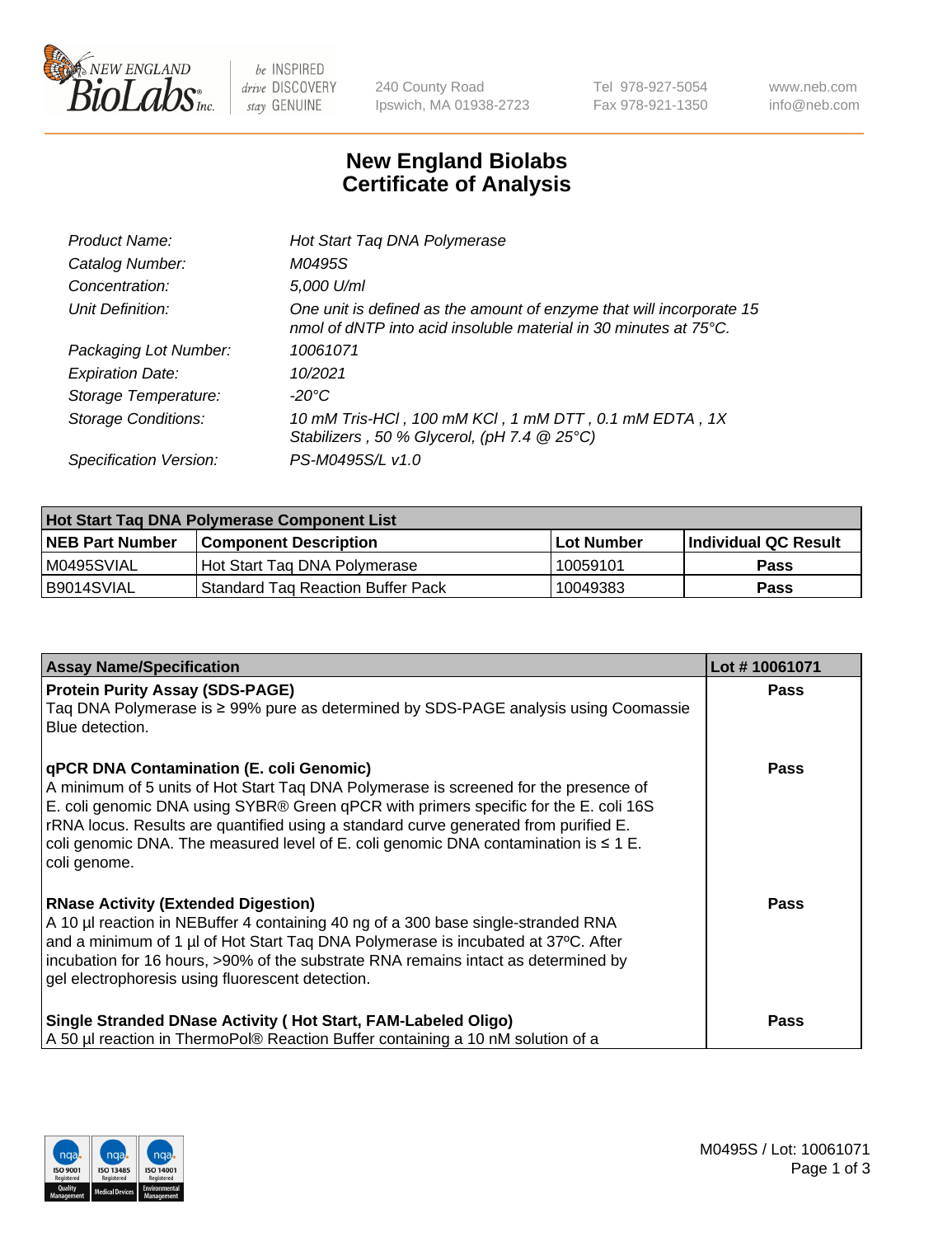

 $be$  INSPIRED drive DISCOVERY stay GENUINE

240 County Road Ipswich, MA 01938-2723 Tel 978-927-5054 Fax 978-921-1350 www.neb.com info@neb.com

| <b>Assay Name/Specification</b>                                                                                                                                                                                                                                                                                                                                                                                                                                       | Lot #10061071 |
|-----------------------------------------------------------------------------------------------------------------------------------------------------------------------------------------------------------------------------------------------------------------------------------------------------------------------------------------------------------------------------------------------------------------------------------------------------------------------|---------------|
| fluorescent internal labeled oligonucleotide and a minimum of 25 units of Taq DNA<br>Polymerase incubated for 30 minutes at 37°C and 75°C yields <10% degradation as<br>determined by capillary electrophoresis.                                                                                                                                                                                                                                                      |               |
| <b>Phosphatase Activity (pNPP)</b><br>A 200 µl reaction in 1M Diethanolamine, pH 9.8, 0.5 mM MgCl2 containing 2.5 mM<br>p-Nitrophenyl Phosphate (pNPP) and a minimum of 100 units Taq DNA Polymerase<br>incubated for 4 hours at 37°C yields <0.0001 unit of alkaline phosphatase activity<br>as determined by spectrophotometric analysis.                                                                                                                           | <b>Pass</b>   |
| PCR Amplification (Hot Start 2 kb Lambda DNA)<br>A 50 µl reaction in ThermoPol® Reaction Buffer in the presence of 200 µM dNTPs and<br>0.2 µM primers containing 20 pg Lambda DNA and 100 ng Human Genomic DNA with 1.25<br>units of Hot Start Taq DNA Polymerase for 30 cycles of PCR amplification results in<br>an increase in yield of the 2 kb Lambda product and a decrease in non-specific<br>genomic bands when compared to a non-hot start control reaction. | Pass          |
| PCR Amplification (5.0 kb Lambda DNA)<br>A 50 µl reaction in ThermoPol® Reaction Buffer in the presence of 200 µM dNTPs and<br>0.2 µM primers containing 5 ng Lambda DNA with 1.25 units of Hot Start Taq DNA<br>Polymerase for 25 cycles of PCR amplification results in the expected 5.0 kb<br>product.                                                                                                                                                             | Pass          |
| <b>Non-Specific DNase Activity (16 Hour)</b><br>A 50 µl reaction in NEBuffer 2 containing 1 µg of T3 DNA in addition to a reaction<br>containing Lambda-HindIII DNA and a minimum of 5 units of Hot Start Taq DNA<br>Polymerase incubated for 16 hours at 37°C results in a DNA pattern free of<br>detectable nuclease degradation as determined by agarose gel electrophoresis.                                                                                      | <b>Pass</b>   |
| Inhibition of Primer Extension (Hot Start, Radioactivity Incorporation)<br>A 50 µl primer extension assay in ThermoPol® Reaction Buffer in the presence of 200<br>µM dNTPs including [3H]-dTTP, containing 15 nM primed single-stranded M13mp18 with<br>2.5 units of Hot Start Taq DNA Polymerase incubated for 16 hours at 25°C yields > 95%<br>inhibition when compared to a non-hot start control reaction.                                                        | Pass          |
| <b>Endonuclease Activity (Nicking, Hot Start)</b><br>A 50 µl reaction in ThermoPol® Reaction Buffer containing 1 µg of supercoiled<br>PhiX174 DNA and a minimum of 20 units of Taq DNA Polymerase incubated for 4 hours at<br>37°C and 75°C results in <10% conversion to the nicked form as determined by agarose<br>gel electrophoresis.                                                                                                                            | Pass          |

This product has been tested and shown to be in compliance with all specifications.